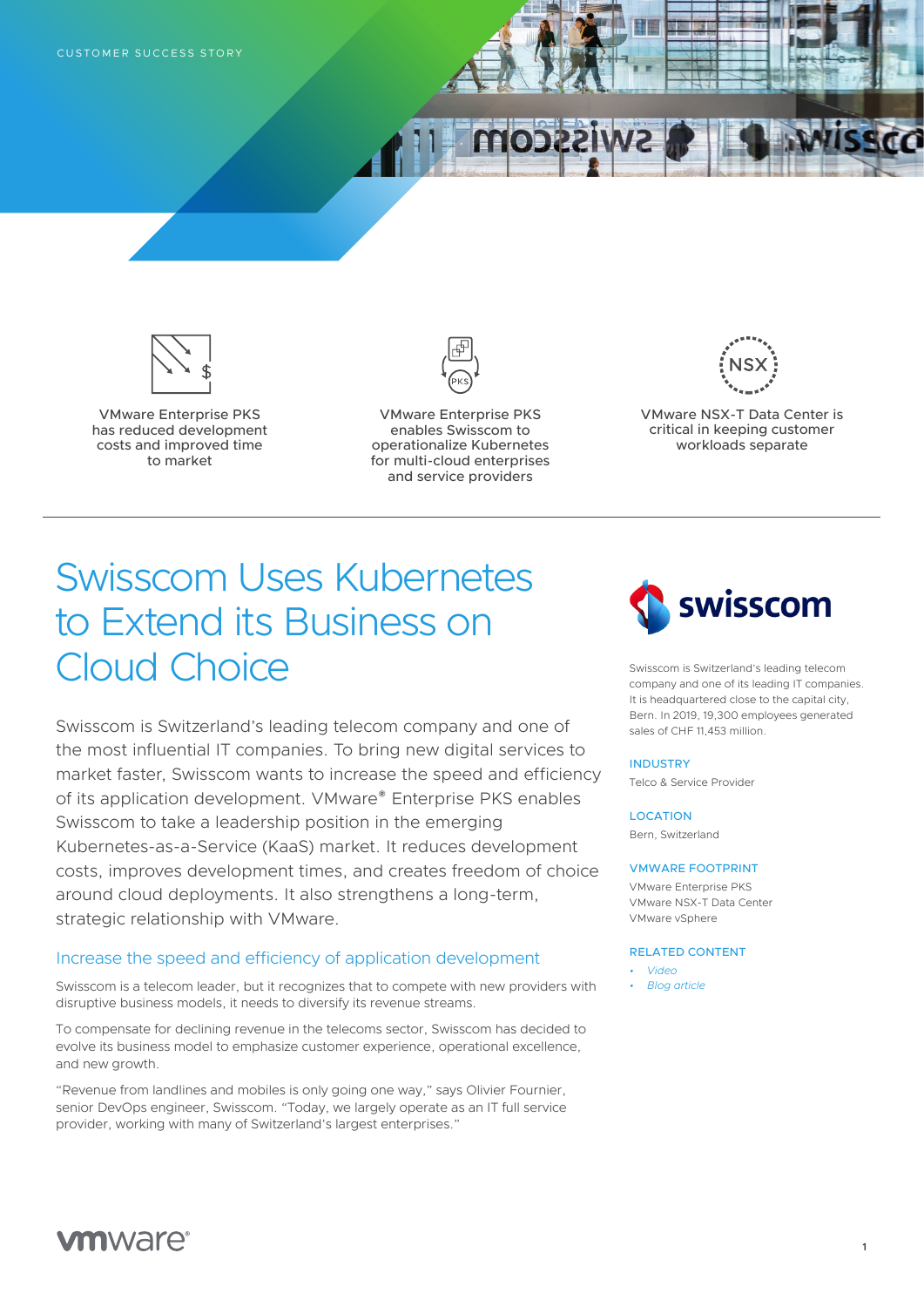

The company is providing an increasing number of cloud services. Swisscom's Enterprise Service Cloud delivers infrastructure from the cloud, seamlessly linking on-premise and virtual private environments. This requires Swisscom to adopt an 'as-a-service' mindset, with a relentless need to add new innovation.

To bring new digital services to market faster, Swisscom wants to increase the speed and efficiency of its application development. It wants to make this available for internal workloads, but, as an IT service provider, it also wants to make this available to enterprise customers as 'Kubernetes-as-a-Service'.

Kubernetes is an open source system for automating deployment, scaling, and managing of containerized applications. It groups containers that make up an application into logical units for easy management and discovery. Being open source, Kubernetes allows the freedom to take advantage of on-premises, hybrid, or public cloud infrastructure, letting users effortlessly move workloads where appropriate.

Swisscom needs to be able to run Kubernetes in multiple cloud environments, including Azure, AWS and Google Cloud Platform. It needs to do so in a way that is secure and easy to manage.

"The main criteria was that we needed to onboard multiple customers on the same infrastructure," says Fournier.

#### Hosting multiple customers with enhanced security

VMware Enterprise PKS enables Swisscom to operationalize Kubernetes for multi-cloud enterprises and service providers. It is the latest initiative in a long-term engagement between Swisscom and VMware.

With enterprise features such as enhanced security, high availability, rolling upgrade, constant health monitoring and self-healing, VMware Enterprise PKS is built for running critical workloads in production.

VMware Enterprise PKS addresses a broad range of Kubernetes challenges such as networking, security, storage, monitoring and logging. This is achieved by including VMware NSX-T™ Data Center and integrating with other VMware products. VMware Enterprise PKS runs seamlessly on VMware vSphere®, as well as on public clouds like Google Cloud Platform, Amazon EC2 and Microsoft Azure.

Fournier says the use of NSX-T Data Center was critical in keeping customer workloads separate: "It meant we could host multiple customers without any risk of data 'bleeding' between environments. We have to ensure this clean separation."

"We're heavily audited. VMware Enterprise PKS means we can prove that data is secure."

### "The beauty of VMware Enterprise PKS was that it integrated with our existing VMware ecosystem."

OLIVIER FOURNIER SENIOR DEVOPS ENGINEER, SWISSCOM

Other options were explored, Fournier admits, including building a Kubernetes-as-a-Service from scratch. "But this would have proved impossible to be built by only a small team. The beauty of VMware Enterprise PKS was that it integrated with our existing VMware ecosystem, making it possible to develop and operate our K8s Service with only a few resources."

#### Strong relationship with key enterprise customers

The successful launch of KaaS strengthens Swisscom's position in the Swiss market and makes world-class IT services available to the country's enterprise customers. This supports innovation and digital transformation for both Swisscom and its customers.

Operational since summer 2019, Fournier says VMware Enterprise PKS has already reduced development costs, improved time to market, and created freedom of choice around cloud deployments. All of which can be managed by a small team. Equally important, it strengthens a strategic relationship with VMware.

"The multitenancy aspect was the most important element, but it was not supported at the beginning. We had to work with VMware to ensure we had this multitenancy capability. This work was really important. It demonstrates this is more than a customer/supplier relationship."

# **vm**ware<sup>®</sup>